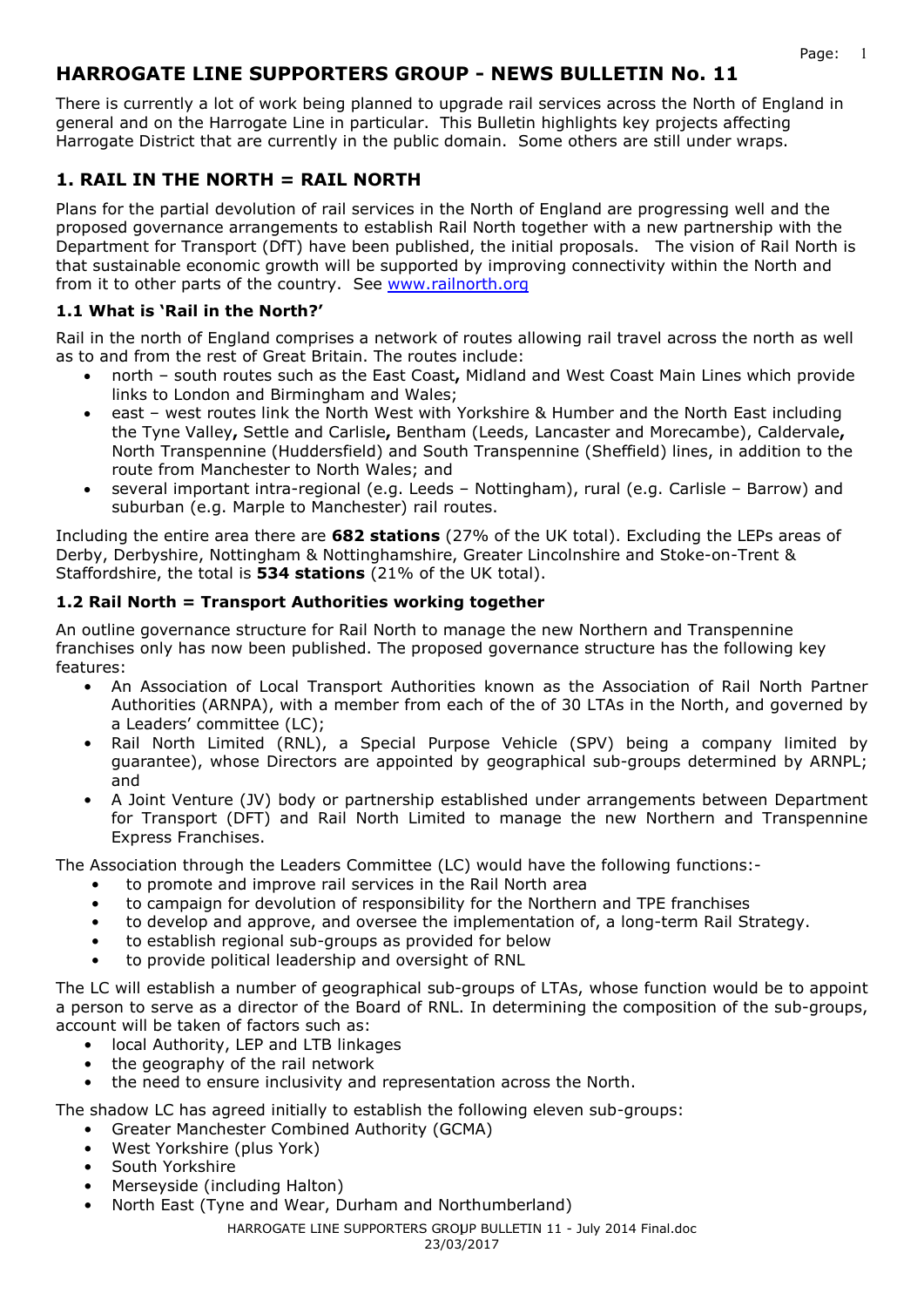- Lancashire and Cumbria (including Blackpool and Blackburn with Darwen)
- Tees Valley (Darlington, Hartlepool, Middlesbrough, Redcar and Cleveland and Stockton-on-Tees)
- **North Yorkshire** *(– including most of the Harrogate Line)*
- Humberside (East Riding, Hull, North Lincs, North East Lincs)
- Cheshire & the Potteries
- East Midlands (Derby, Derbyshire, Nottingham, Nottinghamshire, and Lincolnshire)

NYCC County Councillor Chris Metcalfe is the North Yorkshire representative on the Leaders Board. John Laking, NYCC Policy Development Manager Integrated Transport is a member of the Steering Group; Graham North, Policy Support Officer (Rail) is a member of the Management Group & Franchise Specification Task Group.

#### **1.3 Rail North + DfT Partnership**

In November 2013 the Secretary of State for Transport confirmed his support for the principle of devolution with DfT taking a role within an initial partnership structure to help manage the risks associated with a project of this scale. The approach will be based on the proposals that have been developed by Rail North over the past year and which include a long term rail strategy for the North of England, a wide ranging business case, and a structure for decision-making in the North.

A shared set of principles has been agreed to underpin this Partnership. These acknowledge the importance of growing the railway to maximise the benefits of infrastructure investment and linking this to railway efficiencies and having a platform for determining investment priorities within the Partnership. The Secretary of State has welcomed the principle of risk and reward sharing between members of the Partnership. Further work will be needed in this complex area but it is agreed that the Partnership should be structured to allow the balance of risk to change over time.

The DfT-Rail North Partnership will cover the re-franchised Northern and TransPennine services. The parties intend to agree detailed arrangements to ensure that the franchises will be jointly designed and managed by the Partnership, with DfT running the procurement processes to a common timetable. The competition is due to begin in 2015 with new franchisees being in place by February 2016. The Rail North strategy for devolution of rail franchising can be seen on their web site: http://www.railnorth.org/wp-content/uploads/2013/12/20131110-Devolution-of-Rail-Franchising.pdf

#### **1.4. The Rail in the North All Party Parliamentary Group**

The Rail in the North All Party Parliamentary Group (APPG) is a cross-party group of MPs who regularly meet to take evidence from industry and users to promote improvements to the service. Andrew Jones MP for Harrogate & Knaresborough has been re-elected Vice Chair.

# **2. NORTHERN & TRANS-PENNINE FRANCHISE CONSULTATION**

Consultation on the new Northern and TransPennine Express rail franchises specifications, which will begin in February 2016, is now underway. The consultation aims to:

- inform the planned process and timescales for awarding the TPE and Northern franchises
- provide background information on current services and the context of the new franchises
- guide stakeholders and potential funders of the objectives and expectations for the franchises
- discuss the requirements in the Rail Executive's base case specifications and options considered
- invite potential funders to notify Rail Executive of any changes

The consultation looks at how infrastructure improvements, such as electrification and completion of the Northern Hub schemes, will impact on services, frequencies and destinations. It will also examine how to tackle crowding and meet future passenger demand, deliver a more efficient network, and improve customer services and passenger satisfaction. The full 86 page consultation document is at: https://www.gov.uk/government/consultations/future-of-northern-and-transpennine-express-rail-franchises

The consultation period began on 9 June 2014 and runs until 18 August 2014. Responses must reach the DfT before the closing date. E-mail to: NorthernTPEconsultation2014@dft.gsi.gov.uk

The delay in rail re-franchising means that two Direct Franchise Awards are being made by the DfT: one to cover Northern services, which started in April 2014 and one covering TransPennine Express services from April 2015.

The subsequent timetable for the re-franchising is currently as follows:

- Short-listing announced October 2014
- Final Invitations to Tender issued December 2014

HARROGATE LINE SUPPORTERS GROUP BULLETIN 11 - July 2014 Final.doc 23/03/2017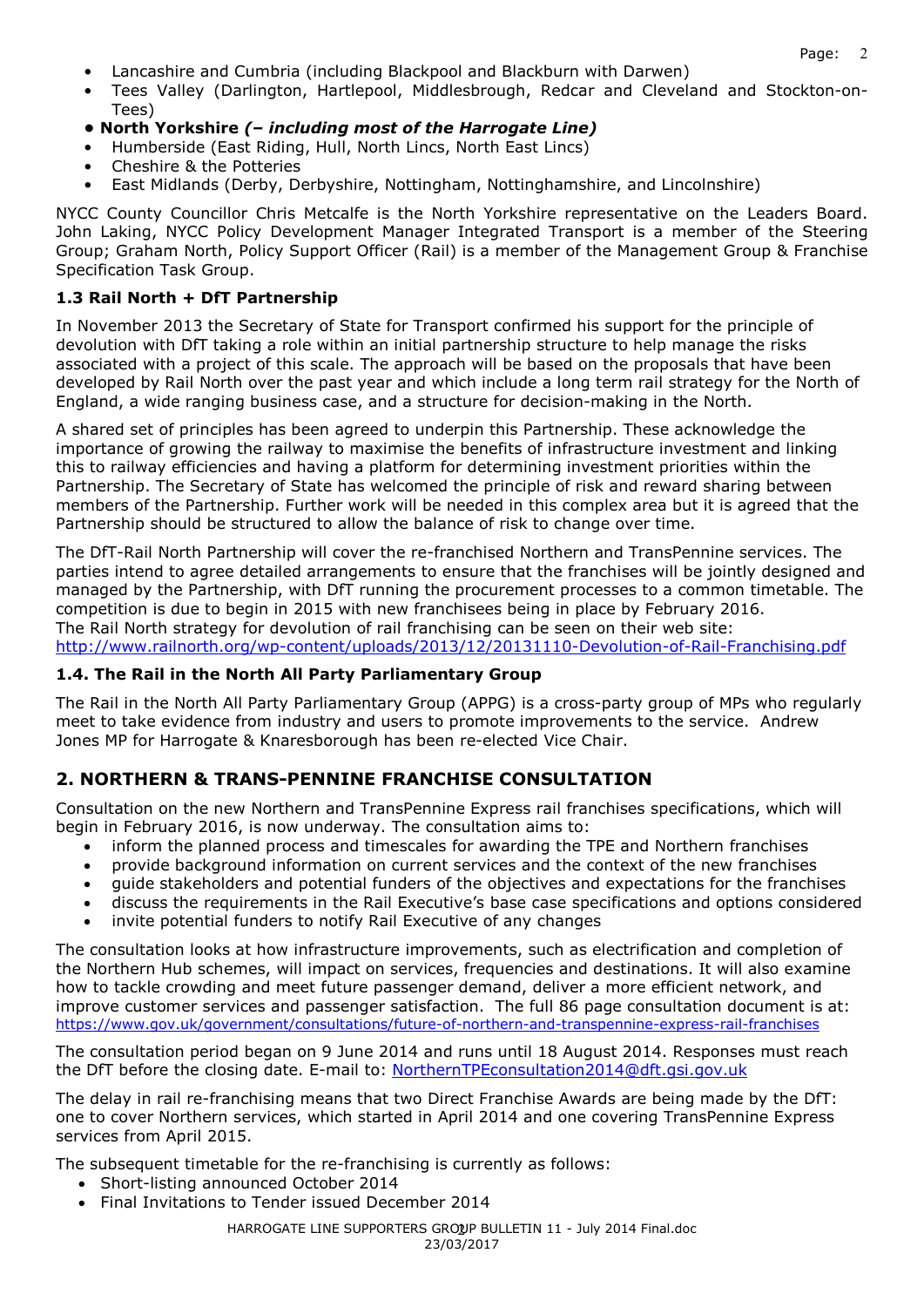- Direct Award for TransPennine franchise March 2015
- Bids returned mid-2015
- Preferred bidders announced October 2015
- Franchises commence  $6<sup>th</sup>$  February 2016

*It would be helpful if members could send me a copy of their responses to this Consultation please.*

### **3. NORTHERN RAIL DIRECT AWARD**

The DfT negotiated a direct award with Northern Rail to extend their current franchise until  $6<sup>th</sup>$ February 2016 when the new Franchisee is expected to takeover the line and the rolling stock. We understand that the terms of the award require some cost reduction – and little prospect of new diesel rolling stock in our area. Fortunately the current performance of the Harrogate Line is good at 93%.

Revenue protection and the ability to purchase tickets before travel are two of Northern Rail's priorities in their Direct Award for the next 22 months.

Northern Rail are planning to install new customer information screens at more stations between Knaresborough and Weeton, similar to those at Poppleton with "live" train information.

### **4. LOCAL SUSTAINABLE TRANSPORT FUND 2015/16**

The County Council submitted a second bid to the LSTF entitled Harrogate Integrated Travel Project which they said will support the vision of the York, North Yorkshire & East Riding LEP: '*to make York, North Yorkshire and East riding the place in England to grow a small business, combining a vibrant business location with an enviable quality of life'* and aims to help address the specific LEP transport priority of 'easing congestion in York and Harrogate.'

This package built on the successful 2013 Harrogate and Knaresborough Sustainable Transport Package LSTF programme, supported planned improvements to the York - Harrogate - Leeds rail service and encouraged private sector investment in local bus services and businesses to increase sustainable travel and help unlock future growth in economic activity and housing in Harrogate.

Measures include:

- Comprehensive integrated travel information for commuters, students and visitors
- Improved customer convenience & confidence, with smarter ticketing & sustainable connectivity
- Targeted promotion of public transport options between York, Harrogate and Leeds
- Improved community transport options in rural areas.

This bid would support sustainable economic growth in line with Harrogate Local Plan and ensure improved connectivity between Harrogate, the rural hinterlands and the wider Leeds city region. Currently the bid has not been successful and work to understand the reason why are on-going.

# **5. NORTHERN ELECTRIFICATION TASK FORCE**

#### **5.1 Electrification Task Force Chairmanship**

The Northern Electrification Task Force, established by the Dept for Transport to explore where next for electrification of rail lines in the North, has had its first meeting and Andrew Jones MP for Harrogate & Knaresborough has been appointed Chairman. Andrew has also been re-elected Vice Chair of the Rail in the North All Party Parliamentary Group (APPG) is a cross-party group of MPs who regularly meet to take evidence from industry and users to promote improvements to the service.

*Commenting on these appointments Andrew said: What is these days called connectivity is essential for our local economy; to secure long-lasting and sustained growth. That connectivity can be broadband, air links, rail links and the like. The quicker we can move people, products, raw materials and information around the better we are placed to take advantage of the opportunities in the local, regional and global business market.* 

*Rail is an area which has seen historic under-investment particularly in the north. The government is seeking to address that. There has already been cash allocated to electrify the most used links such as the trans-Pennine link. We are seeing HS2 be progressed and now the government is in the early stages of thinking on HS3 – a high-speed line linking east and west.* 

*Whilst we need to consider the regional context, I know just how desperately the Leeds to York line requires modernising. As a local MP, I will be making that case powerfully on both committees.*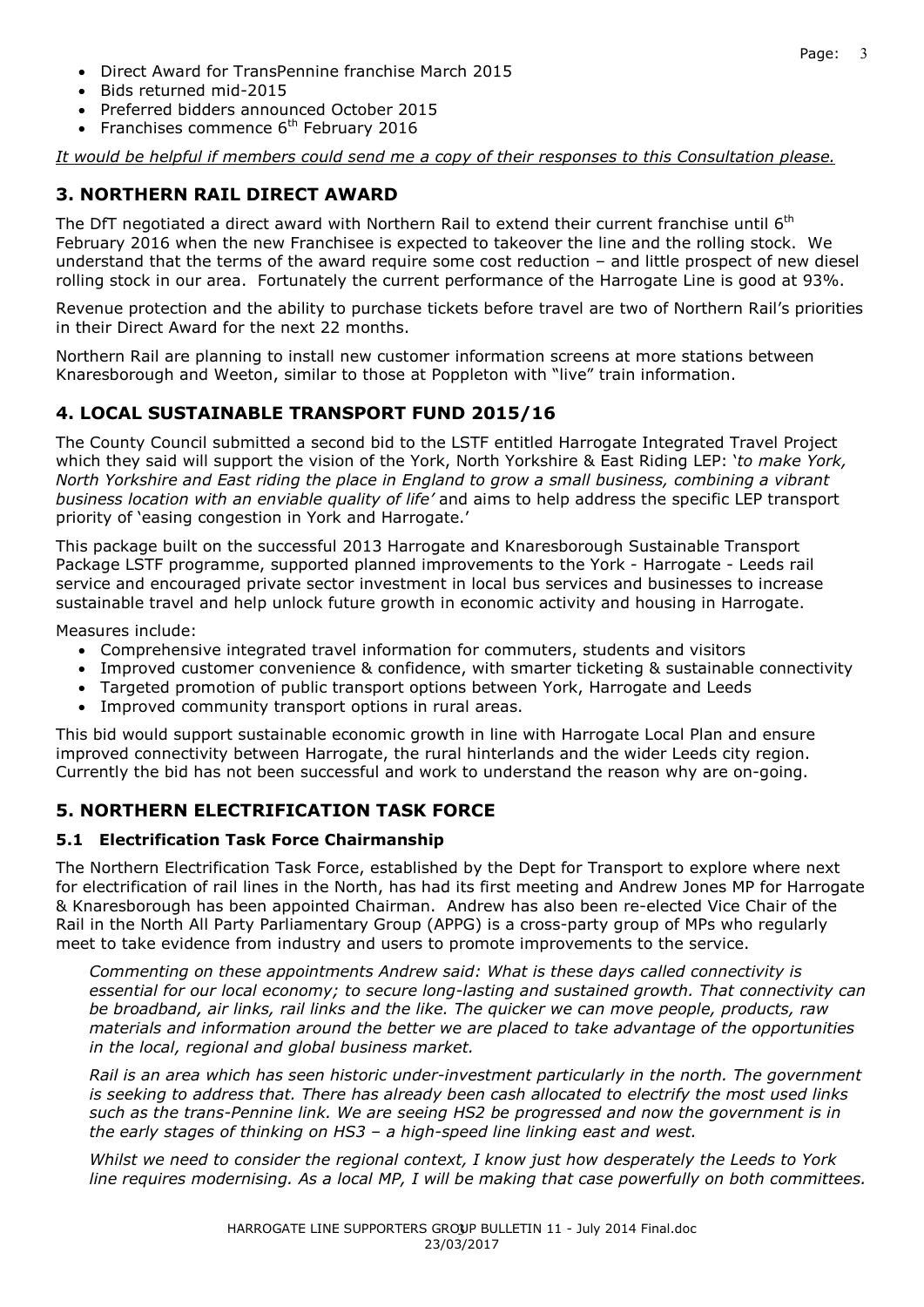Page: Harrogate Chamber's Chief Executive Brian Dunsby welcomed confirmation of Andrew's leading roles in these two key rail committees, commenting to the local media as follows:

*"Andrew has been a strong supporter of the Chamber's original bid for electrification of the Leeds-Harrogate-Knaresborough-York rail line that began in 2010. His past experience and contacts within the DfT as a PPS should enable him to coordinate the various parties involved in determining the best options for the next stage of investment in electrification in the North of England. Clearly the Harrogate Line is a vital service for the Harrogate District economy which depends heavily on business and leisure visitors all day, every day, all the year round and not simply on local peak-hour commuter services.* 

4

*The detailed Business Case by WSP which was funded by our local councils confirmed that electrification of the Harrogate Line generates excellent value for money with a benefit-to-cost ratio of 3.6:1. It is also technically easier to install overhead lines on this route than some of the other contenders, so we are optimistic that it will be selected for investment. Then the quality and the frequency of trains on the line can be greatly enhanced".* 

http://www.harrogate-news.co.uk/2014/07/22/local-mps-enhanced-voice-for-local-rail-investment/

#### **5.3 Electrification Task Force Membership**

The new Northern Electrification Taskforce is made up of experts from Network Rail and the DfT and involves train operators, local authorities including the Rail North consortium, the supply chain and local Members of Parliament. This group will provide the Transport Secretary with an interim report within 12 months setting out how schemes can be brought forward and their development accelerated.

The Task Force members are as follows:

- Andrew Jones MP (Con Harrogate & Knaresborough)
- Ian Swales MP (Lib Dem Redcar)
- Julie Hilling (Labour Bolton West)
- Jo Kaye (Network Rail Strategy & Planning Director)
- Terry O'Neill (Leader of Warrington Council)
- Dave Green (Leader, Bradford County Council)

The Task Force is being guided by a Steering Group which includes representatives from Rail North, Network Rail and DfT, chaired by South Yorkshire PTE.

They will be supported by a Stakeholder Working Group chaired by Rail North and including representatives from Local Authorities, PTEs, LEPs, Network Rail and DfT plus SYSTRA Consultants who will prepare business cases for each of the lines being considered. (See list in Bulletin 10)

These groups will work closely with the existing Network Rail Electrification Route Utilisation Strategy Working Group and they aim to reach a decision on electrification priorities by February 2015.

*SYSTRA is a global leader in public transport infrastructure with 3,800 employees who specialise in consulting and engineering. SYSTRA benefits from over 50 years of experience from its parent companies, SNCF and RATP. It employs state of the art engineering techniques and develops innovative solutions that meet the explosive growth in demand for public transport in and around the world's largest cities, which are home to over half the world's population. Active in 78 countries worldwide, SYSTRA is involved in project planning well before the start of the design stage and continues through to deployment. The Group generates 52% of its revenues outside France* 

We will keep all our supporters informed if and when this Task Force needs further evidence of potential demand to justify a high priority for electrification of the Leeds – Harrogate - York Line.

# **6. HARROGATE LINE PROPOSED DEVELOPMENTS**

#### **6.1 Double-tracking east of Knaresborough**

With £12.5 million funding from North Yorkshire Local Transport Body and the DfT, NYCC has engaged consultants to undertake a feasibility study of restoring some of the missing sections of double track between Knaresborough, Cattal and Poppleton in order to enable operation of a higher frequency service as proposed in the bid for electrification of the line.

This will tie in with Network Rail plans for re-signalling and modernisation or potential removal of some level crossings. Work based on the outline business case is already starting with Network Rail and NYCC as the sponsors. We are doing all we can to prepare the route for all future investments both on the railway and beyond.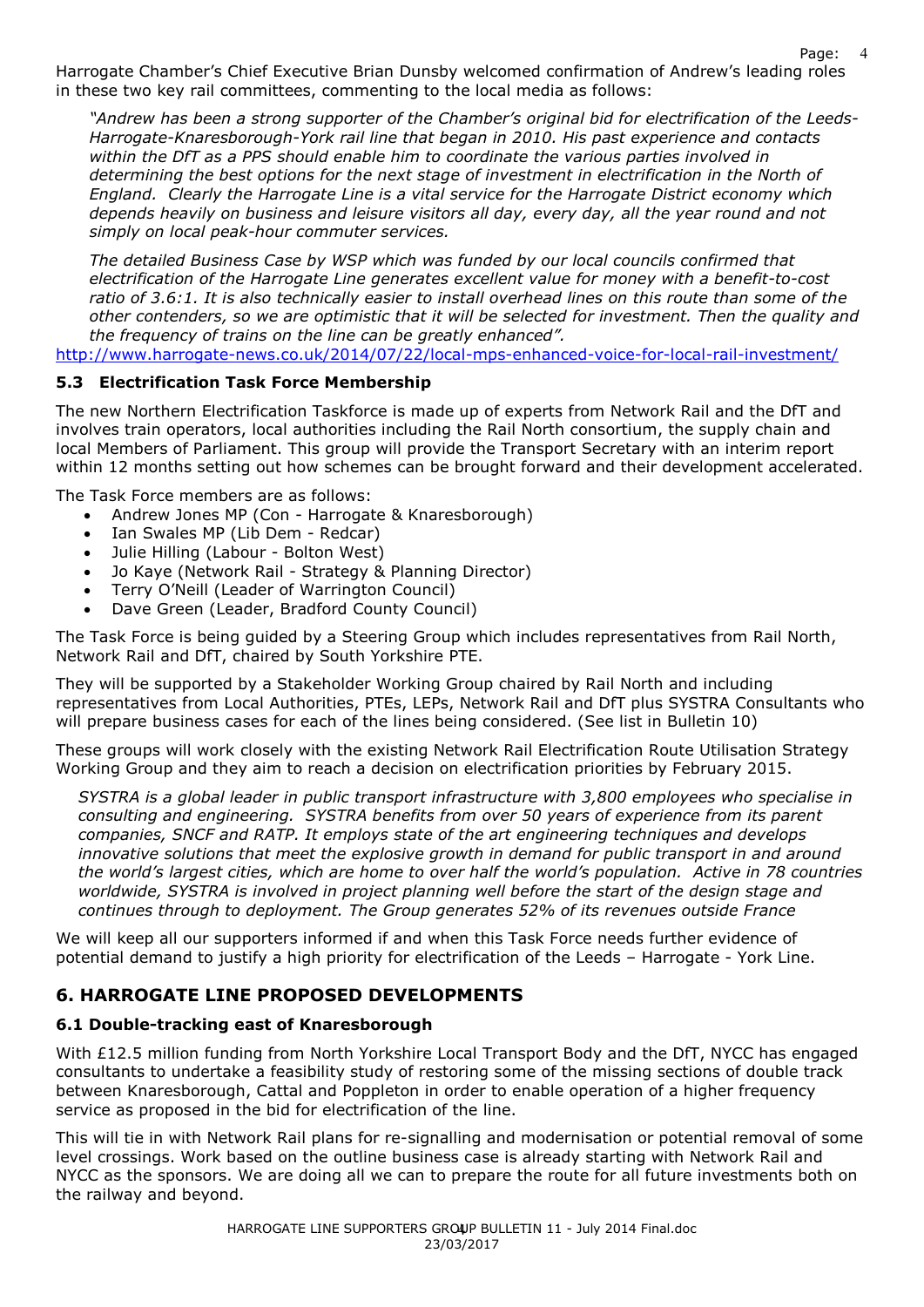### **6.2 Level Crossings east of Harrogate**

Network Rail is studying the feasibility to modernise or potentially close some of the level crossings along the Harrogate Line as part of our Level Crossing programme of works. I would welcome suggestions from members of this Group for potential level crossing closures. *(Brian, we are already looking at the high risk level crossing sites and other locations as opportunities arise. There may therefore be a risk that your members when putting forward a proposal in good faith inadvertently put at risk ongoing / future closure negotiations.* 

### **6.3 Line-speed Improvements.** *(From Mark Leving)*

AS part of the North of England Route Study due to commence January 2016 Network Rail will look at improving journey times along sections of the Harrogate Line. Our Technical Adviser Mark Leving has previously undertaken studies for ATOC which highlighted for example a 15mph main to main crossover 300m south of Harrogate used by Leeds-bound trains departing from Platform1.

Raising the maximum permissible line speed from the southern portal of Bramhope Tunnel to 75mph (the max achievable for the current rolling stock) at least as far as the Arthington (Wharfedale) viaduct and further if possible, would enable the 7 min sectional running time (Horsforth to Weeton) to be robustly achievable and also allow the subsequent station dwell at Pannal to be reduced to half a minute, thereby improving performance and enabling a half minute journey time reduction to be achieved Leeds/Horsforth to Harrogate.

In an electrified scenario we should be pursuing 90-95mph over the same section on account of the greater acceleration and maximum speed capability (generally 90/100mph) of electric multiple unit trains. This would deliver an actual 1m30sec journey time reduction between Horsforth and Weeton.

Obviously, this only reflects one section of the whole route, nonetheless because of the distance, it provides the best opportunity anywhere on the route, hence its priority.

The second priority as far as I can see is the 25mph switch from the double track on to the single line at Knaresborough East for York bound trains. Around 50mph is needed and the benefit (for York bound trains only in this case) is around half a minute. If NYCC are successful in reinstating double track between Knaresborough East and Cattal, then this constraint would be alleviated.

#### **6.4 Leeds Bradford Airport Parkway Station proposal**

During a recent short visit to Leeds Bradford Airport, the new Aviation Minister Robert Goodwill, MP for Scarborough, said that *"a new rail link to Leeds Bradford Airport is obviously desirable"*. We agree!

Harrogate Chamber has long campaigned for a link between the Airport and the Harrogate Rail Line which runs just half a mile from the end of the Airport's long stay car park – and only 1.1 miles from the Terminal Building. Our initial suggestions for a shuttle bus service between the Airport and Horsforth Station we rebutted by the Airport Management on costs grounds, although we do wonder whether the potential reduction in car parking revenue influenced their decision to oppose the idea.

Following detailed study of the terrain, Mark Leving has compiled a four-page paper setting out proposals for a Leeds Bradford Airport Parkway Station approximately one mile north of Horsforth Station near the southern portal of the Bramhope tunnel. The station would function as a joint Airport and Park and Ride facility achieving two key objectives:-

- Providing frequent direct rail access to the Airport from Leeds, Harrogate and York centres, thereby serving both West and North Yorkshire effectively.
- Provided much needed accessibility and car parking capacity for new rail users in the surrounding areas of Cookridge, Bramhope, Yeadon and Pool, thereby better enabling the rail route to fulfil a much more valuable role in the areas it serves.

It is proposed that the existing car park shuttle bus is extended by 0.5 miles to the new railway station to fully integrate accessibility between the station and the Airport terminal. All local services would call at the station. If rail-airport traffic were to become significant, the potential use of automated peoplemover solutions (as used at Gatwick and Stansted Airports) could be explored.

This approach would enable a valuable and cost-efficient means of providing the Airport with a rail link whilst simultaneously and significantly improving accessibility to the rail route, thereby improving its overall economic viability and contribution to the Leeds City Region. It would also encourage significant modal shift from road to rail through improved accessibility for the areas of Cookridge, Bramhope, Yeadon and Pool, thereby relieving the heavily congested A660 and A65 road corridors.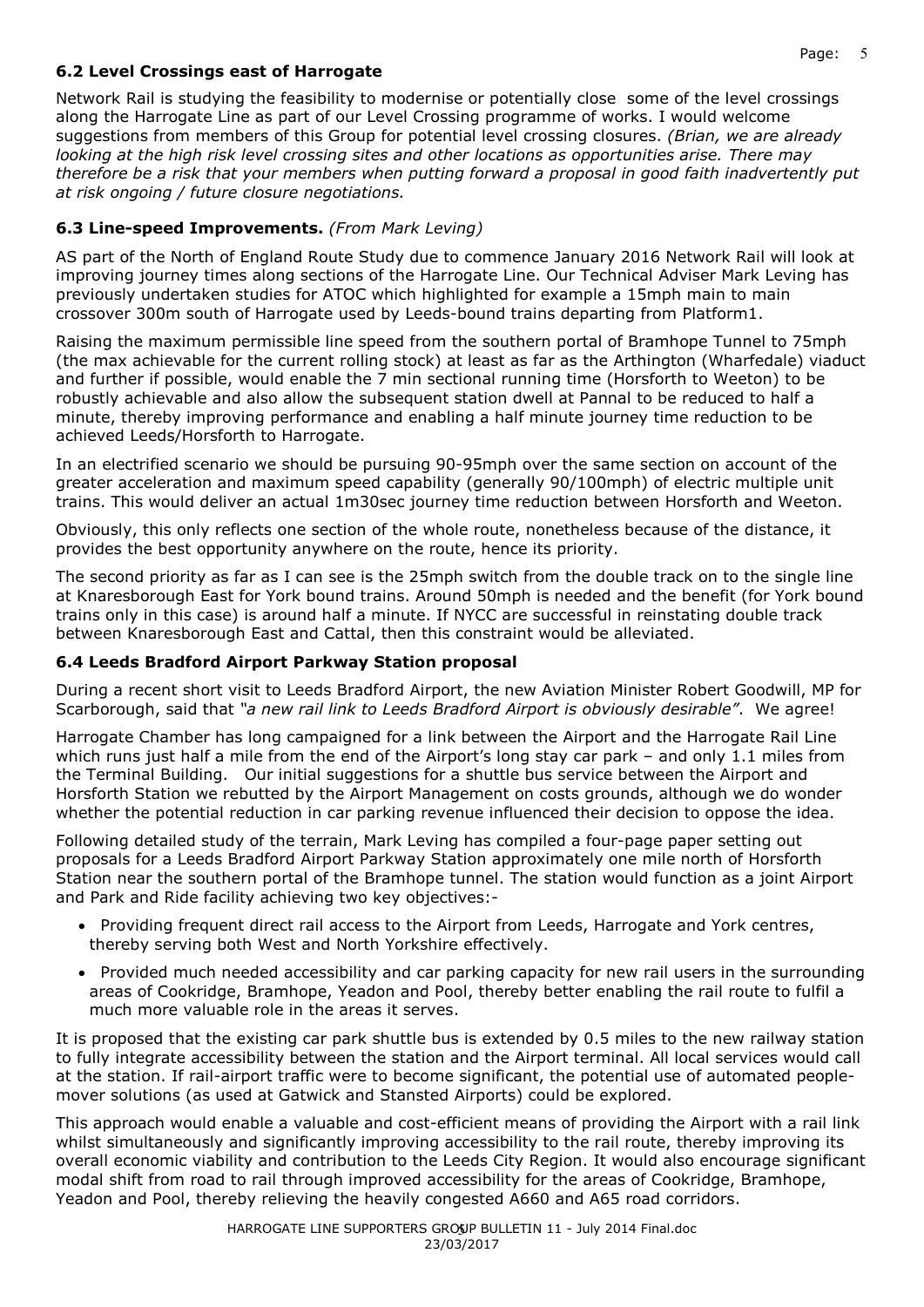In terms of improvements to public transport journeys to and from the Airport, previous analysis in 2011 showed that the provision of a station would enable reduced access times of over 15% (approx. 15 minutes) with the number of journey opportunities increasing by 200% on average from a selection of key locations within the wider Leeds City Region.

This proposal is complimentary to other potential longer term options, e.g. tram-train and/or spur-end connection from the existing route near Horsforth to the Airport terminal. It is also achievable at significantly lower cost and shorter timescales, with the added benefits of integrating accessibility from both North and West Yorkshire simultaneously and without creating any substantial additional on-cost of operation, which would be a significant feature of any other option. It also addresses some key accessibility constraints to existing train services over the route around the north and west of Leeds.

Andrew Jones MP has agreed to endorse our proposal and to present it directly to the Aviation Minister.

### **6.5 Flaxby – Proposed Business Park + Parkway Station**

Forward Investments Ltd has submitted a pre-planning application for Flaxby Green Business Park located on the A59 junction with the A1(M) Motorway Junction 47. The plans include provision for a new Rail Station on the adjacent Harrogate Line together with a large Park & Ride car park.

The large site will meet the needs of both existing local businesses needing to grow whilst also offering an attractive environment for inward investment, bringing valuable high quality jobs to the District.

A park and ride site at Junction 47 will be very popular with commuters into Harrogate, Knaresborough and Harrogate, whilst also serving business and leisure visitors the major events in the Harrogate International Centre and at the Great Yorkshire Showground – both having stations nearby.

Further details can be provided to interested parties on request.

# **7. EAST COAST MAIN LINE FRANCHISE**

As previously advised to all members, meetings took place with each of the three short-listed bidders for the East Coast Franchise – namely, First Group; Keolis and Stagecoach/Virgin.

Private meetings were arranged for each bidder with a group of Chamber Officers and several senior local business owners/managers. In addition to explaining the unique characteristics of Harrogate and our need for more regular for direct London services, we presented each bidder with our Information Sheets HT401 and HT424 plus portfolio of letters from local businesses and members of this group.

None of them were permitted to say what they were planning – or to make any commitment on the specific proposals that we put to them

# **8. HS2 + HS3 – or HSUK?**

There is a lot of comment in the media about the plans for HS2 and the mythical HS3, but few seem to be taking notice of the ideal alternative scheme entitled HSUK devised in Yorkshire by Colin Elliff and Quentin McDonald. See www.highspeeduk.co.uk I would welcome comments for a future bulletin.

# **CONCLUSION**

This comprehensive Bulletin is being sent to nearly 200 members of the Harrogate Line Supporters Group. Please feel free to forward it to interested parties and encourage anyone who uses Harrogate Line to send me an e-mail expressing their views and requesting to be added to the mailing list in future.

Thank you for your vital support for this voluntary effort to influence the future of RAIL HARROGATE, led by Harrogate Chamber of Trade & Commerce.

Brian L Dunsby, Chief Executive HARROGATE CHAMBER OF TRADE & COMMERCE P O Box 8, Dept HT, HARROGATE HG2 8XB, UK Tel: 01423 879208 Fax: 01423 870025 Mobile: 07836 537512 (only when out of office) E-mail: chiefexec@harrogatechamber.org LinkedIn: http://uk.linkedin.com/in/brianldunsby Websites: www.harrogatechamber.org